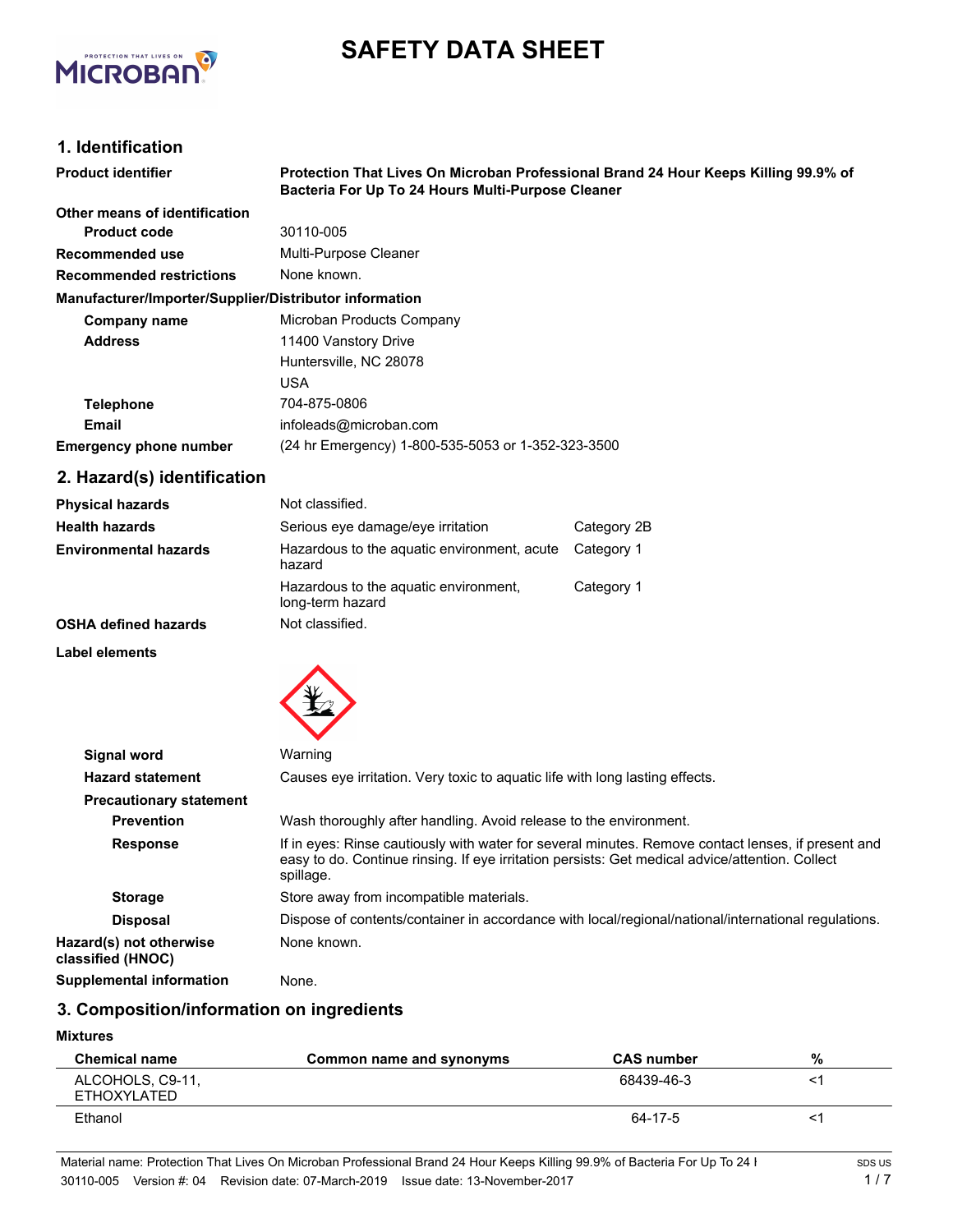| <b>Chemical name</b>                                                         | Common name and synonyms                                                                                                                                                                                                                                                                                                                                                                                                               | <b>CAS number</b> | $\%$  |
|------------------------------------------------------------------------------|----------------------------------------------------------------------------------------------------------------------------------------------------------------------------------------------------------------------------------------------------------------------------------------------------------------------------------------------------------------------------------------------------------------------------------------|-------------------|-------|
| <b>Quaternary Ammonium</b><br>Compounds,<br>Benzyl-c12-16-alkyldimethyl,     |                                                                                                                                                                                                                                                                                                                                                                                                                                        | 68424-85-1        | $<$ 1 |
| Chlorides                                                                    |                                                                                                                                                                                                                                                                                                                                                                                                                                        |                   |       |
| DIDECYL DIMETHYL AMMONIUM<br><b>CHLORIDE</b>                                 |                                                                                                                                                                                                                                                                                                                                                                                                                                        | 7173-51-5         | < 0.5 |
| 4. First-aid measures                                                        |                                                                                                                                                                                                                                                                                                                                                                                                                                        |                   |       |
| <b>Inhalation</b>                                                            | Move to fresh air. Call a physician if symptoms develop or persist.                                                                                                                                                                                                                                                                                                                                                                    |                   |       |
| <b>Skin contact</b>                                                          | Wash off with soap and water. Get medical attention if irritation develops and persists.                                                                                                                                                                                                                                                                                                                                               |                   |       |
| Eye contact                                                                  | Immediately flush eyes with plenty of water for at least 15 minutes. Remove contact lenses, if<br>present and easy to do. Continue rinsing. If eye irritation persists: Get medical advice/attention.                                                                                                                                                                                                                                  |                   |       |
| Ingestion                                                                    | Rinse mouth. Get medical attention if symptoms occur.                                                                                                                                                                                                                                                                                                                                                                                  |                   |       |
| <b>Most important</b><br>symptoms/effects, acute and<br>delayed              | Irritation of eyes. Exposed individuals may experience eye tearing, redness, and discomfort.                                                                                                                                                                                                                                                                                                                                           |                   |       |
| Indication of immediate<br>medical attention and special<br>treatment needed | Provide general supportive measures and treat symptomatically. Keep victim under observation.<br>Symptoms may be delayed.                                                                                                                                                                                                                                                                                                              |                   |       |
| <b>General information</b>                                                   | Ensure that medical personnel are aware of the material(s) involved, and take precautions to<br>protect themselves.                                                                                                                                                                                                                                                                                                                    |                   |       |
| 5. Fire-fighting measures                                                    |                                                                                                                                                                                                                                                                                                                                                                                                                                        |                   |       |
| Suitable extinguishing media                                                 | Water fog. Foam. Dry chemical powder. Carbon dioxide (CO2).                                                                                                                                                                                                                                                                                                                                                                            |                   |       |
| Unsuitable extinguishing<br>media                                            | Do not use water jet as an extinguisher, as this will spread the fire.                                                                                                                                                                                                                                                                                                                                                                 |                   |       |
| Specific hazards arising from<br>the chemical                                | During fire, gases hazardous to health may be formed.                                                                                                                                                                                                                                                                                                                                                                                  |                   |       |
| Special protective equipment<br>and precautions for firefighters             | Self-contained breathing apparatus and full protective clothing must be worn in case of fire.                                                                                                                                                                                                                                                                                                                                          |                   |       |
| <b>Fire fighting</b><br>equipment/instructions                               | Move containers from fire area if you can do so without risk.                                                                                                                                                                                                                                                                                                                                                                          |                   |       |
| <b>Specific methods</b>                                                      | Use standard firefighting procedures and consider the hazards of other involved materials.                                                                                                                                                                                                                                                                                                                                             |                   |       |
| <b>General fire hazards</b>                                                  | No unusual fire or explosion hazards noted.                                                                                                                                                                                                                                                                                                                                                                                            |                   |       |
| 6. Accidental release measures                                               |                                                                                                                                                                                                                                                                                                                                                                                                                                        |                   |       |
| Personal precautions,<br>protective equipment and<br>emergency procedures    | Keep unnecessary personnel away. Keep people away from and upwind of spill/leak. Wear<br>appropriate protective equipment and clothing during clean-up. Do not touch damaged containers<br>or spilled material unless wearing appropriate protective clothing. Ensure adequate ventilation.<br>Local authorities should be advised if significant spillages cannot be contained. For personal<br>protection, see section 8 of the SDS. |                   |       |
| <b>Methods and materials for</b>                                             | Prevent entry into waterways, sewer, basements or confined areas.                                                                                                                                                                                                                                                                                                                                                                      |                   |       |
| containment and cleaning up                                                  | Large Spills: Stop the flow of material, if this is without risk. Dike the spilled material, where this is<br>possible. Absorb in vermiculite, dry sand or earth and place into containers. Following product<br>recovery, flush area with water.                                                                                                                                                                                      |                   |       |
|                                                                              | Small Spills: Wipe up with absorbent material (e.g. cloth, fleece). Clean surface thoroughly to<br>remove residual contamination.                                                                                                                                                                                                                                                                                                      |                   |       |
|                                                                              | Never return spills to original containers for re-use. For waste disposal, see section 13 of the SDS.                                                                                                                                                                                                                                                                                                                                  |                   |       |
| <b>Environmental precautions</b>                                             | Avoid release to the environment. Inform appropriate managerial or supervisory personnel of all<br>environmental releases. Prevent further leakage or spillage if safe to do so. Avoid discharge into<br>drains, water courses or onto the ground.                                                                                                                                                                                     |                   |       |
| 7. Handling and storage                                                      |                                                                                                                                                                                                                                                                                                                                                                                                                                        |                   |       |
| Precautions for safe handling                                                | Avoid contact with eyes. Avoid prolonged exposure. Provide adequate ventilation. Wear<br>appropriate personal protective equipment. Avoid release to the environment. Observe good<br>industrial hygiene practices.                                                                                                                                                                                                                    |                   |       |
| Conditions for safe storage,                                                 | Store in tightly closed container. Store away from incompatible materials (see Section 10 of the                                                                                                                                                                                                                                                                                                                                       |                   |       |

**including any incompatibilities**

SDS).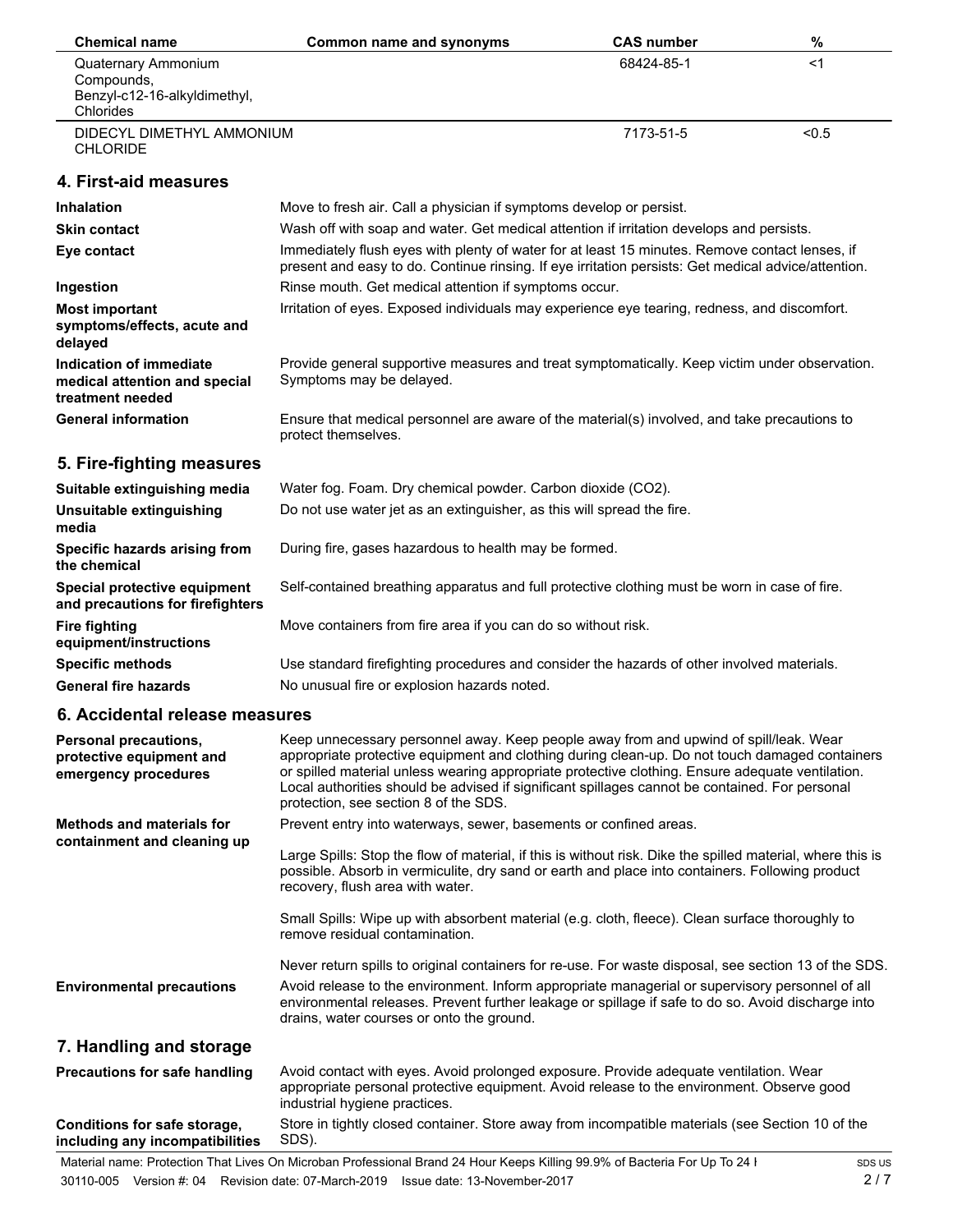# **8. Exposure controls/personal protection**

## **Occupational exposure limits**

The following constituents are the only constituents of the product which have a PEL, TLV or other recommended exposure limit. At this time, the other constituents have no known exposure limits.

| <b>Components</b>                           | US. OSHA Table Z-1 Limits for Air Contaminants (29 CFR 1910.1000)<br><b>Type</b> | Value                                                                                                                                                                                                                                                                                                                                                                                                          |
|---------------------------------------------|----------------------------------------------------------------------------------|----------------------------------------------------------------------------------------------------------------------------------------------------------------------------------------------------------------------------------------------------------------------------------------------------------------------------------------------------------------------------------------------------------------|
| Ethanol (CAS 64-17-5)                       | <b>PEL</b>                                                                       | 1900 mg/m3                                                                                                                                                                                                                                                                                                                                                                                                     |
|                                             |                                                                                  | 1000 ppm                                                                                                                                                                                                                                                                                                                                                                                                       |
| <b>US. ACGIH Threshold Limit Values</b>     |                                                                                  |                                                                                                                                                                                                                                                                                                                                                                                                                |
| <b>Components</b>                           | <b>Type</b>                                                                      | Value                                                                                                                                                                                                                                                                                                                                                                                                          |
| Ethanol (CAS 64-17-5)                       | <b>STEL</b>                                                                      | 1000 ppm                                                                                                                                                                                                                                                                                                                                                                                                       |
| US. NIOSH: Pocket Guide to Chemical Hazards |                                                                                  |                                                                                                                                                                                                                                                                                                                                                                                                                |
| <b>Components</b>                           | <b>Type</b>                                                                      | Value                                                                                                                                                                                                                                                                                                                                                                                                          |
| Ethanol (CAS 64-17-5)                       | <b>TWA</b>                                                                       | 1900 mg/m3                                                                                                                                                                                                                                                                                                                                                                                                     |
|                                             |                                                                                  | 1000 ppm                                                                                                                                                                                                                                                                                                                                                                                                       |
| <b>Biological limit values</b>              | No biological exposure limits noted for the ingredient(s).                       |                                                                                                                                                                                                                                                                                                                                                                                                                |
| Appropriate engineering<br>controls         | eyewash station.                                                                 | Good general ventilation (typically 10 air changes per hour) should be used. Ventilation rates<br>should be matched to conditions. If applicable, use process enclosures, local exhaust ventilation,<br>or other engineering controls to maintain airborne levels below recommended exposure limits. If<br>exposure limits have not been established, maintain airborne levels to an acceptable level. Provide |
|                                             | Individual protection measures, such as personal protective equipment            |                                                                                                                                                                                                                                                                                                                                                                                                                |
| <b>Eye/face protection</b>                  | Wear safety glasses with side shields (or goggles).                              |                                                                                                                                                                                                                                                                                                                                                                                                                |
| <b>Skin protection</b>                      |                                                                                  |                                                                                                                                                                                                                                                                                                                                                                                                                |
| <b>Hand protection</b>                      | Wear appropriate chemical resistant gloves.                                      |                                                                                                                                                                                                                                                                                                                                                                                                                |
| <b>Other</b>                                | Wear suitable protective clothing.                                               |                                                                                                                                                                                                                                                                                                                                                                                                                |
| <b>Respiratory protection</b>               | In case of insufficient ventilation, wear suitable respiratory equipment.        |                                                                                                                                                                                                                                                                                                                                                                                                                |
| <b>Thermal hazards</b>                      | Wear appropriate thermal protective clothing, when necessary.                    |                                                                                                                                                                                                                                                                                                                                                                                                                |
| <b>General hygiene</b><br>considerations    | equipment to remove contaminants.                                                | Always observe good personal hygiene measures, such as washing after handling the material<br>and before eating, drinking, and/or smoking. Routinely wash work clothing and protective                                                                                                                                                                                                                         |

## **9. Physical and chemical properties**

| Appearance                                   |                                          |
|----------------------------------------------|------------------------------------------|
| <b>Physical state</b>                        | Liquid.                                  |
| <b>Form</b>                                  | Liquid.                                  |
| Color                                        | Clear water-white to Slightly Off-White. |
| Odor                                         | Not available.                           |
| <b>Odor threshold</b>                        | Not available.                           |
| рH                                           | $9 - 10.5$                               |
| Melting point/freezing point                 | Not available.                           |
| Initial boiling point and boiling<br>range   | Not available.                           |
| <b>Flash point</b>                           | Not available.                           |
| <b>Evaporation rate</b>                      | Not available.                           |
| Flammability (solid, gas)                    | Not applicable.                          |
| Upper/lower flammability or explosive limits |                                          |
| <b>Flammability limit - lower</b><br>$(\% )$ | Not available.                           |
| <b>Flammability limit - upper</b><br>$(\%)$  | Not available.                           |
| Explosive limit - lower (%)                  | Not available.                           |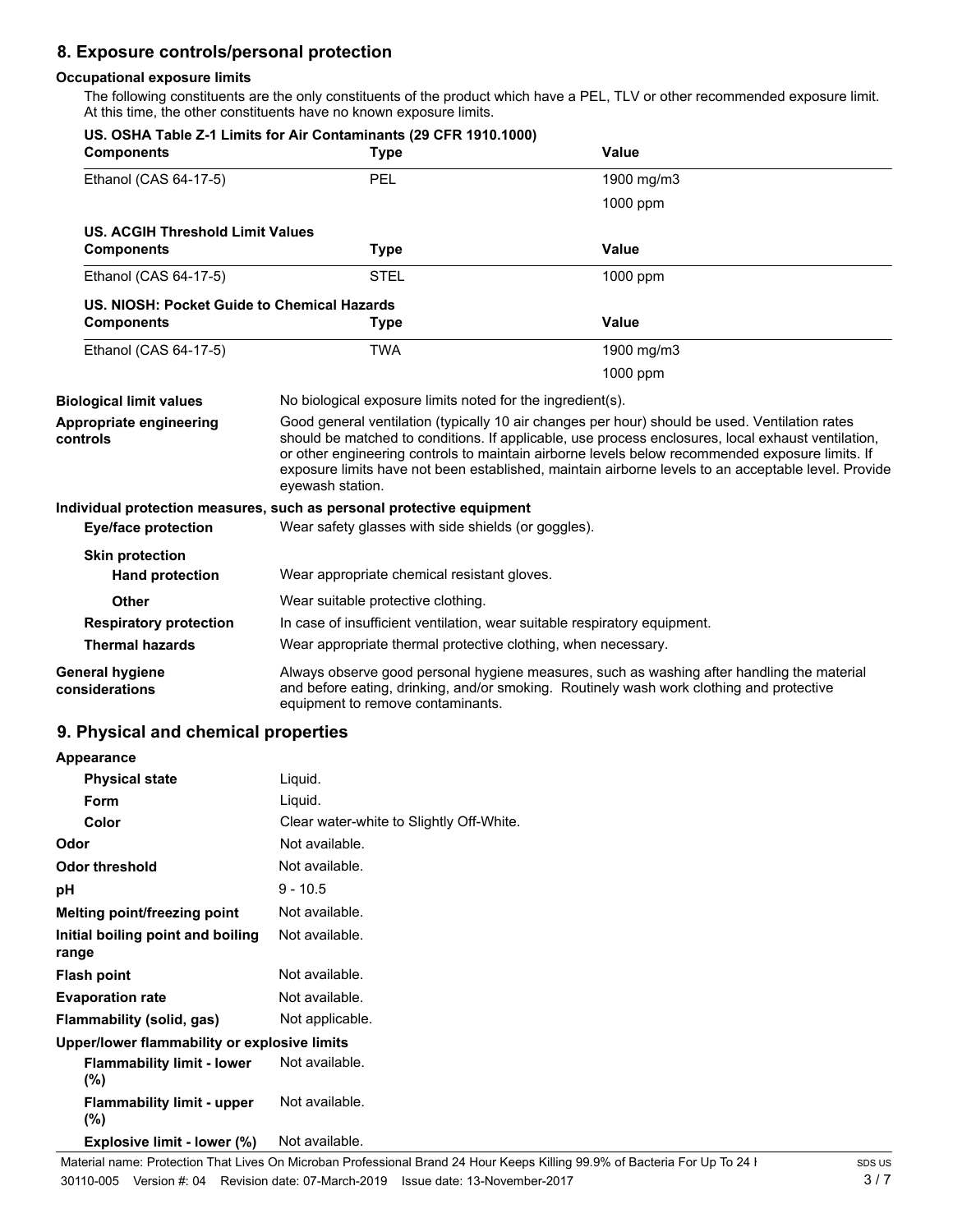| Explosive limit - upper (%)                       | Not available.                                                                                |
|---------------------------------------------------|-----------------------------------------------------------------------------------------------|
| Vapor pressure                                    | Not available.                                                                                |
| Vapor density                                     | Not available.                                                                                |
| <b>Relative density</b>                           | Not available.                                                                                |
| Solubility(ies)                                   |                                                                                               |
| <b>Solubility (water)</b>                         | Not available.                                                                                |
| <b>Partition coefficient</b><br>(n-octanol/water) | Not available.                                                                                |
| <b>Auto-ignition temperature</b>                  | Not available.                                                                                |
| Decomposition temperature                         | Not available.                                                                                |
| <b>Viscosity</b>                                  | Not available.                                                                                |
| <b>Other information</b>                          |                                                                                               |
| <b>Explosive properties</b>                       | Not explosive.                                                                                |
| <b>Oxidizing properties</b>                       | Not oxidizing.                                                                                |
| <b>Specific gravity</b>                           | $1 - 1.01$                                                                                    |
| 10. Stability and reactivity                      |                                                                                               |
| <b>Reactivity</b>                                 | The product is stable and non-reactive under normal conditions of use, storage and transport. |
| <b>Chemical stability</b>                         | Material is stable under normal conditions.                                                   |
| <b>Possibility of hazardous</b>                   | No dangerous reaction known under conditions of normal use.                                   |

| reactions                                  |                                                |
|--------------------------------------------|------------------------------------------------|
| <b>Conditions to avoid</b>                 | Contact with incompatible materials.           |
| Incompatible materials                     | Strong oxidizing agents.                       |
| <b>Hazardous decomposition</b><br>products | No hazardous decomposition products are known. |

## **11. Toxicological information**

## **Information on likely routes of exposure**

| <b>Inhalation</b>                                                                  | Prolonged inhalation may be harmful.                                                         |
|------------------------------------------------------------------------------------|----------------------------------------------------------------------------------------------|
| <b>Skin contact</b>                                                                | No adverse effects due to skin contact are expected.                                         |
| Eye contact                                                                        | Causes eye irritation.                                                                       |
| Ingestion                                                                          | Expected to be a low ingestion hazard.                                                       |
| Symptoms related to the<br>physical, chemical and<br>toxicological characteristics | Irritation of eyes. Exposed individuals may experience eye tearing, redness, and discomfort. |

#### **Information on toxicological effects**

Acute toxicity **Based on available data, the classification criteria are not met. Components Species Test Results** DIDECYL DIMETHYL AMMONIUM CHLORIDE (CAS 7173-51-5) **Dermal Acute** LD50 Rabbit 2730 mg/kg Ethanol (CAS 64-17-5) **Inhalation Acute** LC50 Mouse Mouse 39 mg/l, 4 Hours **Oral** LD50 Rat 6.2 g/kg **Skin corrosion/irritation** Prolonged skin contact may cause temporary irritation. **Serious eye damage/eye** Causes eye irritation. **irritation**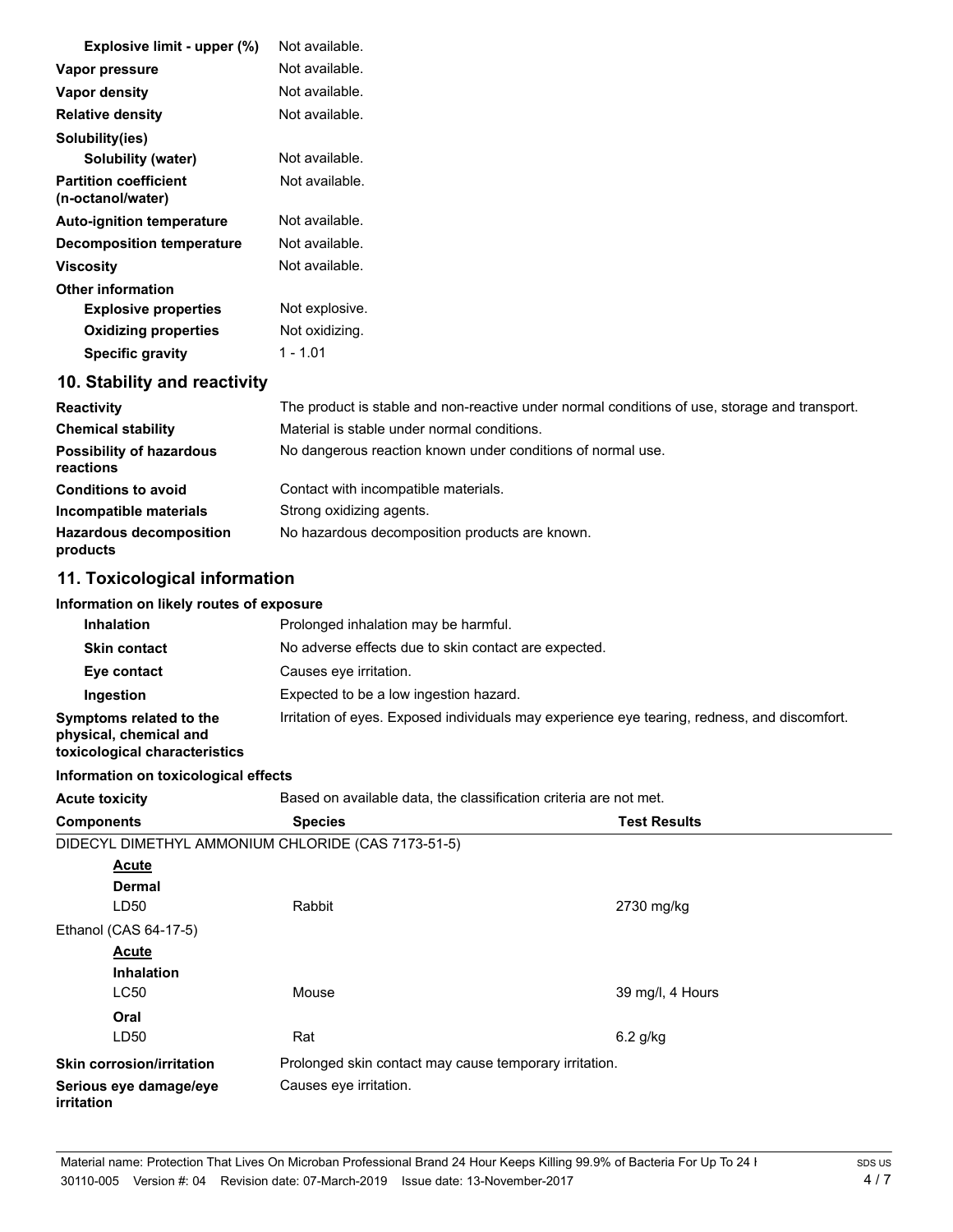| Respiratory or skin sensitization                                                            |                                                                                                                                                                                                                                                                                                                                                   |                                                                                        |                             |
|----------------------------------------------------------------------------------------------|---------------------------------------------------------------------------------------------------------------------------------------------------------------------------------------------------------------------------------------------------------------------------------------------------------------------------------------------------|----------------------------------------------------------------------------------------|-----------------------------|
| <b>Respiratory sensitization</b>                                                             | Not a respiratory sensitizer.                                                                                                                                                                                                                                                                                                                     |                                                                                        |                             |
| <b>Skin sensitization</b>                                                                    | This product is not expected to cause skin sensitization.                                                                                                                                                                                                                                                                                         |                                                                                        |                             |
| Germ cell mutagenicity                                                                       | No data available to indicate product or any components present at greater than 0.1% are<br>mutagenic or genotoxic.                                                                                                                                                                                                                               |                                                                                        |                             |
| Carcinogenicity                                                                              | Not classifiable as to carcinogenicity to humans.                                                                                                                                                                                                                                                                                                 |                                                                                        |                             |
| IARC Monographs. Overall Evaluation of Carcinogenicity                                       |                                                                                                                                                                                                                                                                                                                                                   |                                                                                        |                             |
| Not listed.<br>OSHA Specifically Regulated Substances (29 CFR 1910.1001-1053)                |                                                                                                                                                                                                                                                                                                                                                   |                                                                                        |                             |
| Not regulated.<br>US. National Toxicology Program (NTP) Report on Carcinogens<br>Not listed. |                                                                                                                                                                                                                                                                                                                                                   |                                                                                        |                             |
| <b>Reproductive toxicity</b>                                                                 |                                                                                                                                                                                                                                                                                                                                                   | This product is not expected to cause reproductive or developmental effects.           |                             |
| Specific target organ toxicity -<br>single exposure                                          | Not classified.                                                                                                                                                                                                                                                                                                                                   |                                                                                        |                             |
| Specific target organ toxicity -<br>repeated exposure                                        | Not classified.                                                                                                                                                                                                                                                                                                                                   |                                                                                        |                             |
| <b>Aspiration hazard</b>                                                                     | Not an aspiration hazard.                                                                                                                                                                                                                                                                                                                         |                                                                                        |                             |
| <b>Chronic effects</b>                                                                       |                                                                                                                                                                                                                                                                                                                                                   | Prolonged inhalation may be harmful.                                                   |                             |
| 12. Ecological information                                                                   |                                                                                                                                                                                                                                                                                                                                                   |                                                                                        |                             |
| <b>Ecotoxicity</b>                                                                           |                                                                                                                                                                                                                                                                                                                                                   | Very toxic to aquatic life with long lasting effects.                                  |                             |
| <b>Components</b>                                                                            |                                                                                                                                                                                                                                                                                                                                                   | <b>Species</b>                                                                         | <b>Test Results</b>         |
| ALCOHOLS, C9-11, ETHOXYLATED (CAS 68439-46-3)                                                |                                                                                                                                                                                                                                                                                                                                                   |                                                                                        |                             |
| <b>Aquatic</b>                                                                               |                                                                                                                                                                                                                                                                                                                                                   |                                                                                        |                             |
| Crustacea                                                                                    | <b>EC50</b>                                                                                                                                                                                                                                                                                                                                       | Water flea (Daphnia magna)                                                             | 2.9 - 8.5 mg/l, 48 hours    |
| Fish                                                                                         | <b>LC50</b>                                                                                                                                                                                                                                                                                                                                       | Fathead minnow (Pimephales promelas) 6 - 12 mg/l, 96 hours                             |                             |
| DIDECYL DIMETHYL AMMONIUM CHLORIDE (CAS 7173-51-5)<br><b>Aquatic</b>                         |                                                                                                                                                                                                                                                                                                                                                   |                                                                                        |                             |
| Fish                                                                                         | LC50                                                                                                                                                                                                                                                                                                                                              | White sturgeon (Acipenser<br>transmontanus)                                            | 0.001 - 0.01 mg/l, 96 hours |
| Ethanol (CAS 64-17-5)                                                                        |                                                                                                                                                                                                                                                                                                                                                   |                                                                                        |                             |
| <b>Aquatic</b>                                                                               |                                                                                                                                                                                                                                                                                                                                                   |                                                                                        |                             |
| Crustacea                                                                                    | EC50                                                                                                                                                                                                                                                                                                                                              | Water flea (Daphnia magna)                                                             | 7.7 - 11.2 mg/l, 48 hours   |
| Fish                                                                                         | LC50                                                                                                                                                                                                                                                                                                                                              | Fathead minnow (Pimephales promelas) > 100 mg/l, 96 hours                              |                             |
|                                                                                              |                                                                                                                                                                                                                                                                                                                                                   | Quaternary Ammonium Compounds, Benzyl-c12-16-alkyldimethyl, Chlorides (CAS 68424-85-1) |                             |
| <b>Aquatic</b>                                                                               |                                                                                                                                                                                                                                                                                                                                                   |                                                                                        |                             |
| Acute                                                                                        |                                                                                                                                                                                                                                                                                                                                                   |                                                                                        |                             |
| Crustacea                                                                                    | <b>EC50</b>                                                                                                                                                                                                                                                                                                                                       | Daphnia magna                                                                          | $<$ 1 mg/l, 48 hours        |
| Persistence and degradability<br><b>Bioaccumulative potential</b>                            |                                                                                                                                                                                                                                                                                                                                                   | No data is available on the degradability of any ingredients in the mixture.           |                             |
| Partition coefficient n-octanol / water (log Kow)                                            |                                                                                                                                                                                                                                                                                                                                                   |                                                                                        |                             |
| Ethanol                                                                                      |                                                                                                                                                                                                                                                                                                                                                   | $-0.31$                                                                                |                             |
| <b>Mobility in soil</b>                                                                      | No data available.                                                                                                                                                                                                                                                                                                                                |                                                                                        |                             |
| Other adverse effects                                                                        | No other adverse environmental effects (e.g. ozone depletion, photochemical ozone creation<br>potential, endocrine disruption, global warming potential) are expected from this component.                                                                                                                                                        |                                                                                        |                             |
| 13. Disposal considerations                                                                  |                                                                                                                                                                                                                                                                                                                                                   |                                                                                        |                             |
| <b>Disposal instructions</b>                                                                 | Collect and reclaim or dispose in sealed containers at licensed waste disposal site. Do not allow<br>this material to drain into sewers/water supplies. Do not contaminate ponds, waterways or ditches<br>with chemical or used container. Dispose of contents/container in accordance with<br>local/regional/national/international regulations. |                                                                                        |                             |
| <b>Local disposal regulations</b>                                                            |                                                                                                                                                                                                                                                                                                                                                   | Dispose in accordance with all applicable regulations.                                 |                             |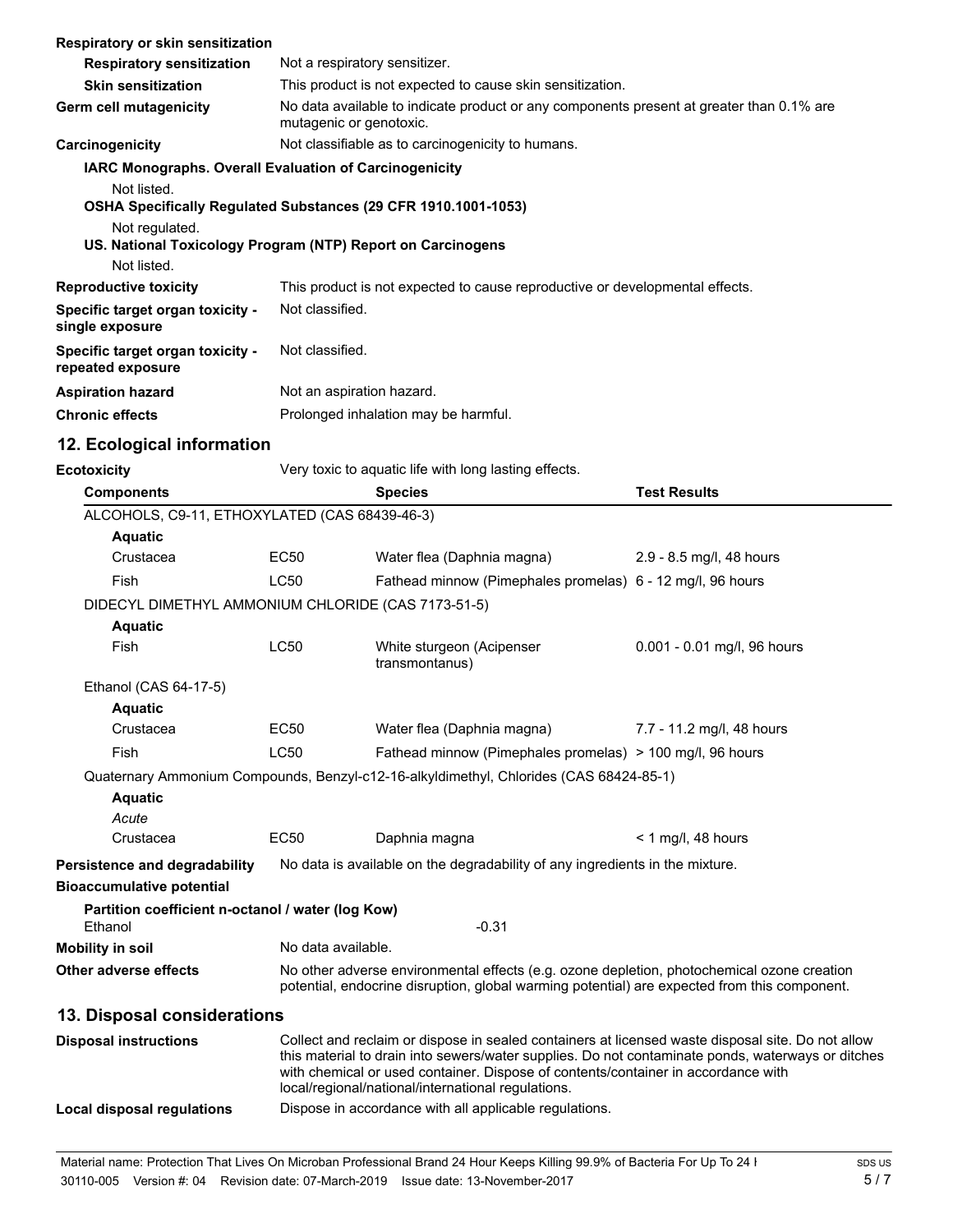| Hazardous waste code                                                                                         | The waste code should be assigned in discussion between the user, the producer and the waste<br>disposal company.                                                                                                                                                                                                                                                          |  |  |
|--------------------------------------------------------------------------------------------------------------|----------------------------------------------------------------------------------------------------------------------------------------------------------------------------------------------------------------------------------------------------------------------------------------------------------------------------------------------------------------------------|--|--|
| Waste from residues / unused<br>products                                                                     | Dispose of in accordance with local regulations. Empty containers or liners may retain some<br>product residues. This material and its container must be disposed of in a safe manner (see:<br>Disposal instructions).                                                                                                                                                     |  |  |
| <b>Contaminated packaging</b>                                                                                | Since emptied containers may retain product residue, follow label warnings even after container is<br>emptied. Empty containers should be taken to an approved waste handling site for recycling or<br>disposal.                                                                                                                                                           |  |  |
| 14. Transport information                                                                                    |                                                                                                                                                                                                                                                                                                                                                                            |  |  |
| <b>DOT</b>                                                                                                   |                                                                                                                                                                                                                                                                                                                                                                            |  |  |
| Not regulated as dangerous goods.                                                                            |                                                                                                                                                                                                                                                                                                                                                                            |  |  |
| <b>IATA</b>                                                                                                  |                                                                                                                                                                                                                                                                                                                                                                            |  |  |
| Not regulated as dangerous goods.<br><b>IMDG</b>                                                             |                                                                                                                                                                                                                                                                                                                                                                            |  |  |
| Not regulated as dangerous goods.                                                                            |                                                                                                                                                                                                                                                                                                                                                                            |  |  |
| Transport in bulk according to<br>Annex II of MARPOL 73/78 and<br>the IBC Code                               | Not established.                                                                                                                                                                                                                                                                                                                                                           |  |  |
| <b>General information</b>                                                                                   | Per IATA DGR Special Provision A197, IMDG Code 2.10.2.7, and 49 CFR § 171.4(c), this product,<br>as packaged, is not regulated as a Marine Pollutant due to package size. Regulated as UN3082,<br>Environmentally Hazardous Substance, Liquid, N.O.S., Class 9, Packing Group III if single or inner<br>package size exceeds 5 liters and/or outer packaging exceeds 30kg. |  |  |
| 15. Regulatory information                                                                                   |                                                                                                                                                                                                                                                                                                                                                                            |  |  |
| <b>US federal regulations</b>                                                                                | This product is a "Hazardous Chemical" as defined by the OSHA Hazard Communication<br>Standard, 29 CFR 1910.1200.                                                                                                                                                                                                                                                          |  |  |
| <b>Toxic Substances Control Act (TSCA)</b>                                                                   |                                                                                                                                                                                                                                                                                                                                                                            |  |  |
|                                                                                                              | TSCA Section 12(b) Export Notification (40 CFR 707, Subpt. D)                                                                                                                                                                                                                                                                                                              |  |  |
| Not regulated.                                                                                               |                                                                                                                                                                                                                                                                                                                                                                            |  |  |
| <b>CERCLA Hazardous Substance List (40 CFR 302.4)</b>                                                        |                                                                                                                                                                                                                                                                                                                                                                            |  |  |
| Ethanol (CAS 64-17-5)<br><b>SARA 304 Emergency release notification</b>                                      | Listed.                                                                                                                                                                                                                                                                                                                                                                    |  |  |
| Not regulated.                                                                                               |                                                                                                                                                                                                                                                                                                                                                                            |  |  |
| Not regulated.                                                                                               | OSHA Specifically Regulated Substances (29 CFR 1910.1001-1053)                                                                                                                                                                                                                                                                                                             |  |  |
| Superfund Amendments and Reauthorization Act of 1986 (SARA)<br><b>SARA 302 Extremely hazardous substance</b> |                                                                                                                                                                                                                                                                                                                                                                            |  |  |
| Not listed.                                                                                                  |                                                                                                                                                                                                                                                                                                                                                                            |  |  |
| SARA 311/312 Hazardous<br>chemical                                                                           | Yes                                                                                                                                                                                                                                                                                                                                                                        |  |  |
| <b>Classified hazard</b><br>categories                                                                       | Serious eye damage or eye irritation                                                                                                                                                                                                                                                                                                                                       |  |  |
| SARA 313 (TRI reporting)<br>Not regulated.                                                                   |                                                                                                                                                                                                                                                                                                                                                                            |  |  |
| Other federal regulations                                                                                    |                                                                                                                                                                                                                                                                                                                                                                            |  |  |
|                                                                                                              | Clean Air Act (CAA) Section 112 Hazardous Air Pollutants (HAPs) List                                                                                                                                                                                                                                                                                                       |  |  |
| Not regulated.                                                                                               | Clean Air Act (CAA) Section 112(r) Accidental Release Prevention (40 CFR 68.130)                                                                                                                                                                                                                                                                                           |  |  |
| Not regulated.                                                                                               |                                                                                                                                                                                                                                                                                                                                                                            |  |  |
| <b>Safe Drinking Water Act</b><br>(SDWA)                                                                     | None known.                                                                                                                                                                                                                                                                                                                                                                |  |  |
|                                                                                                              | FEMA Priority Substances Respiratory Health and Safety in the Flavor Manufacturing Workplace                                                                                                                                                                                                                                                                               |  |  |
| Ethanol (CAS 64-17-5)                                                                                        | Low priority                                                                                                                                                                                                                                                                                                                                                               |  |  |
| <b>FIFRA Information</b>                                                                                     | This chemical is a pesticide product registered by the Environmental Protection Agency and is<br>subject to certain labeling requirements under federal pesticide law. These requirements differ<br>from the classification criteria and hazard information required for safety data sheets, and for                                                                       |  |  |

workplace labels of non-pesticide chemicals.